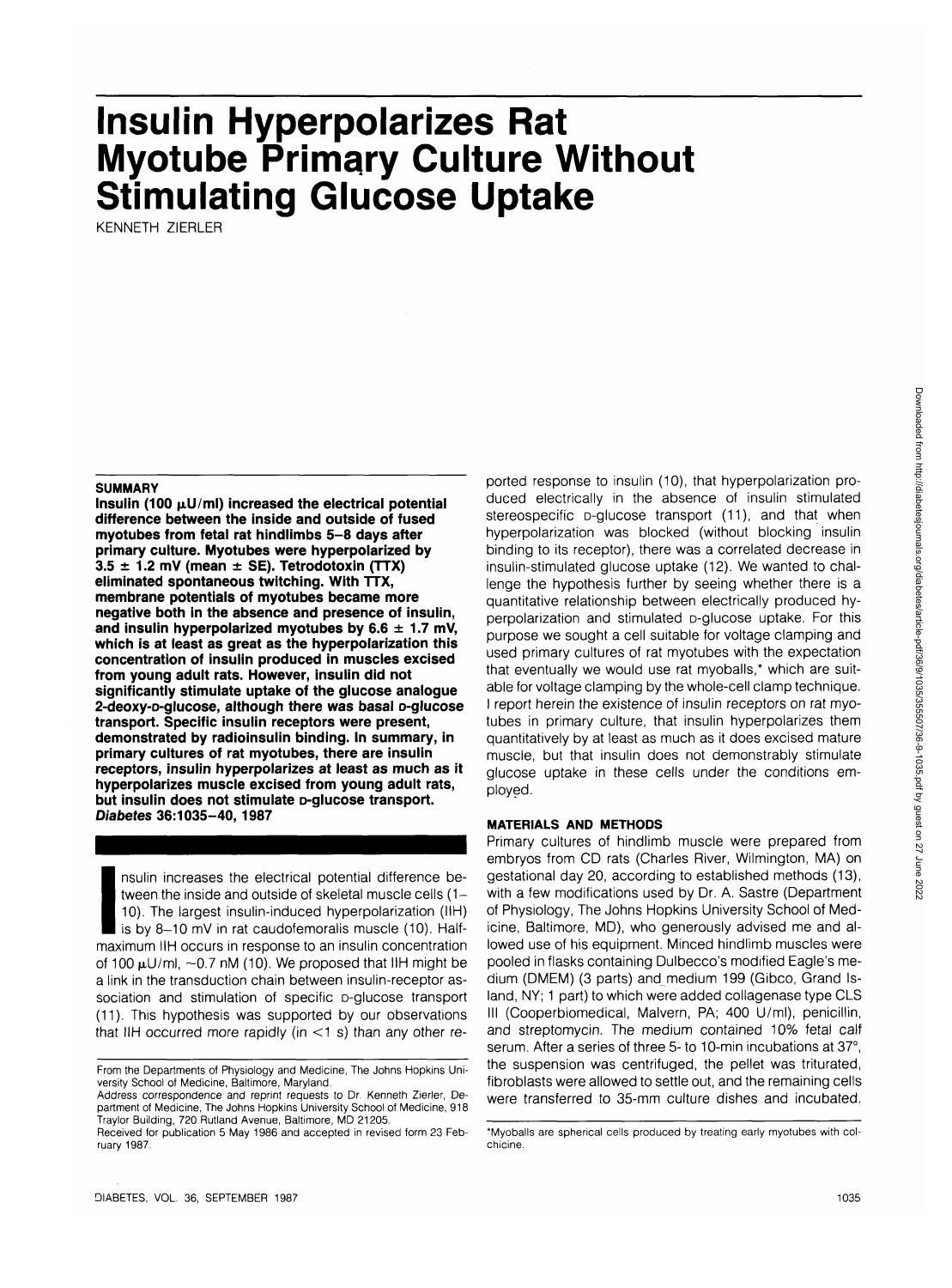Medium was changed every 3rd day, and fetal calf serum was reduced to 5%. On day 3, cytosine arabinoside (10  $\mu$ M) was added. The definitive experiments were carried out on days 5-8 of culture.

**Solutions.** The standard solution used in definitive experiments was a modified Krebs-Ringer HEPES (KRH) unless stated otherwise. Its composition was 128 mM Na, 4.8 mM K, 2.6 mM Ca, 1.2 mM Mg, 136.7 mM Cl, 1.35 mM phosphate, 1.2 mM sulfate, 20 mM HEPES, and 1 mM pyruvate. At 24°, the pH was 7.4. Osmolality was 282 mosmol/kg.

**Membrane potentials.** Membrane potentials were measured by impaling a myotube with a conventional glass electrode filled with 3 M KCI, contacting an Ag-AgCI pellet, and led to an electrometer (WPI KS700). The criterion for accepting a result of an impalement was that the voltage signal had to jump sharply, nearly instantaneously, from baseline to a constant value that was maintained for at least 10 s.

**Glucose uptake.** Glucose uptake was assessed by comparing the distribution space of [<sup>3</sup> H]-2-deoxy-D-glucose (2- DG) to that of [<sup>14</sup>C]sucrose, a marker of extracellular space. For this purpose, cultures were washed three times with KRH solution. Finally, the solution was replaced by a KRH solution containing the two tracers. Insulin (100  $\mu$ U/ml) was added to two of every three culture dishes so that two dishes containing insulin were paired with a control. One set was held at room temperature for 10 min; a second set was held at room temperature for 30 min. At the end of the incubation, samples of the bathing solution were taken for determination of extracellular radioactivity. Dishes were washed fives times with isotonic NaCI solution. Cells were then digested by 0.05 N NaOH solution for 2 h at room temperature. Aliquots of the digest were taken for determination of protein by the Coomassie blue method (14) and for determination of <sup>3</sup>H and 14C content by scintillation counting. Extracellular contamination of "cell" <sup>3</sup>H counts was detected by the amount of  ${}^{14}C.$   $\blacksquare$ 

Inhibition of glucose transport by cytochalasin B was used as a test of presence of specific D-glucose transporters (15). In these experiments, cultures were serum starved for 4 h, during which they were incubated at 37° in medium 199. They were then washed 3 times with KRH solution and incubated for 15 min at room temperature in KRH containing tracer quantities of [14C]sucrose and [3 H]-2-DG. Two of the solutions in each set of four cultures contained 100  $\mu$ U/ml insulin. Cytochalasin B was added to one control and one insulin culture in each set of four to give a final concentration of 1  $\mu$ M. At the end of the 15-min period a sample of solution was taken for scintillation counting. The culture wells were then washed with isotonic NaCI, and the cells were digested in 0.05 N NaOH as described above. Samples of the digest were taken for scintillation counting and protein assay.

**Insulin binding.** Presence of insulin receptors was assessed by estimates of specific binding of <sup>125</sup>l-labeled insulin (New England Nuclear, Boston, MA). Four sets of experiments were carried out; each set used 24 dishes of cultured myotubes from fetal rats from one mother. Culture dishes were washed four times with KRH solution. Myotubes from four dishes were then scraped into a polypropylene tube to which an insulin solution was added. The insulin solutions were made up in KRH solution containing  $\sim$  0.25% bovine serum albumin. The three concentrations of labeled insulin per set were 3  $\times$  10<sup>-11</sup>, 3  $\times$  10<sup>-10</sup>, and 3  $\times$  10<sup>-9</sup> M or 10<sup>-10</sup>, 10<sup>-9</sup>, and  $10^{-8}$  M. There were two sets of tubes per experiment, one set of which contained 10<sup>-5</sup> M unlabeled insulin. After 1 h at room temperature (21°) the tubes were centrifuged at 1000 rpm for 5 min. Supernatant was removed and held for analysis of free iodoinsulin. Precipitated cells were treated with 0.2 ml of 0.05 N NaOH for 2 h at room temperature. Aliquots were then taken for protein assay and determination of <sup>125</sup>I content. Supernatants and cell extracts were counted in a  $\gamma$ -counter.

## **RESULTS**

**Membrane potentials.** There were three protocols. The first (group A) served as a control for the effect of time; a culture dish contained either no insulin or 100  $\mu$ U/ml insulin throughout the period of measurement of membrane potentials  $(V_m)$ . The second (group B) neglected possible effects of time but provided paired measurements (with or without insulin) on muscle fibers in the same culture dish. The third (group C) was like the second protocol except that  $1 \mu M$  tetrodotoxin (TTX) was present throughout the period of measurement. TTX was added to prevent the frequent spontaneous twitches occurring in its absence, which seemed to be the cause of spuriously small potentials and unsatisfactory maintenance of impalement (Table 1).

Fused myotubes in nine culture dishes, 5-8 days after plating (mean 6.4 days), were studied without insulin.  $V_m$  was recorded from 20 muscle fibers in each dish. Mean  $V_m$  was  $-45.2 \pm 2.3$  mV ( $\pm$ SE). (Note, for assistance in interpreting

TABLE 1 Effects of insulin on myotube membrane potential in presence and absence of tetrodotoxin (TTX)

| <b>Conditions</b>    | Membrane potential (mV) |                    |                |  |
|----------------------|-------------------------|--------------------|----------------|--|
|                      | Control                 | Insulin treated    | Insulin effect |  |
| Group A: no TTX      | $-45.2 \pm 2.3$ (9)     | $-51.7 \pm 1.7(8)$ | $-6.5 \pm 2.8$ |  |
| Group B: no TTX (10) | $-50.0 \pm 1.9$         | $-53.6 \pm 2.0$    | $-3.6 \pm 1.2$ |  |
| Group C: TTX (6)     | $-57.4 \pm 2.2$         | $-63.9 \pm 2.6$    | $-6.6 \pm 1.7$ |  |

Group A served as control for effect of time elapsed after removal from incubator. Control (no insulin) potentials were measured in one set of dishes; insulin (100 µU/ml) was added to separate set of dishes. Insulin effect was analyzed from unpaired differences. In group B, after measurements were made on 10 myotubes in absence of insulin, insulin was added to each dish, and potentials were measured on another 10 myotubes/dish. Insulin effect was analyzed from paired differences. Group C was treated like group B except that TTX was present throughout. Measurements are means  $\pm$  SE. Number of culture dishes is given in parentheses for group A; numbers of pairs of dishes are in parentheses for groups B and C. Insulin effect is significant at  $P \le .05$  in all groups.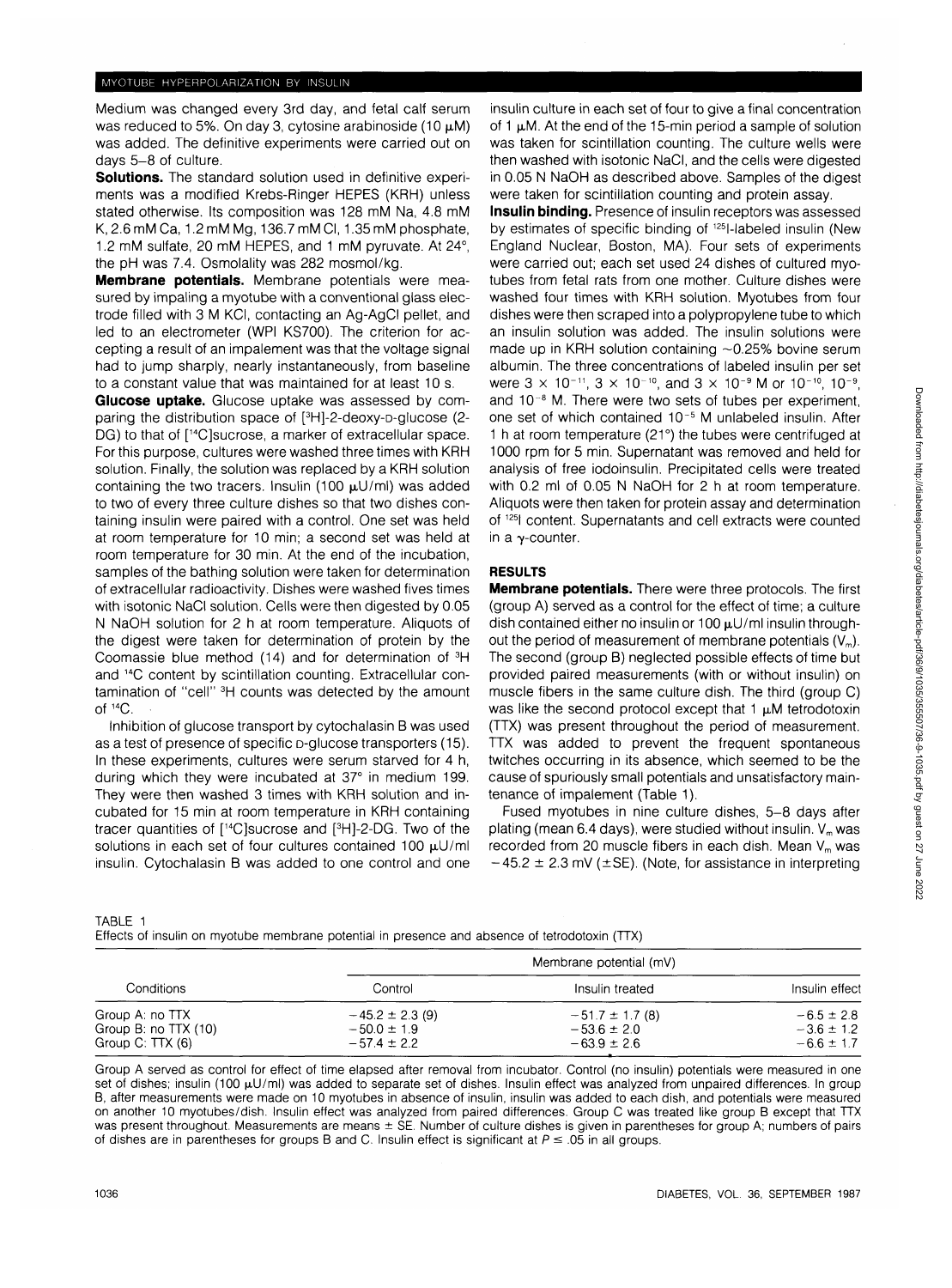TABLE 2

| Effects of 100 $\mu$ U/ml insulin and serum starvation on 2-deoxy-D- |
|----------------------------------------------------------------------|
| glucose (2-DG) uptake (pmol/mg protein) by rat myotubes              |

| Serum<br>starved | 10-min incubation                |                                | 30-min incubation               |                                 |
|------------------|----------------------------------|--------------------------------|---------------------------------|---------------------------------|
|                  | Control                          | Insulin                        | Control                         | Insulin                         |
| Yes<br>Nο        | $2.3 \pm 0.80$<br>$5.0 \pm 1.57$ | $2.9 \pm 0.95$<br>$51 \pm 167$ | $7.7 \pm 1.9$<br>$25.0 \pm 9.7$ | $8.2 \pm 2.1$<br>$21.3 \pm 5.8$ |

2-DG uptake given as means  $\pm$  SE after 10 and 30 min of incubation. There were 3 sets of experiments on cultures not serum starved and 4 sets on cultures serum starved for 4 or 12 h.

data from studies of groups B and C, that there was no difference in  $V_m$  between the mean from the first 10 impalements and that of the second 10.)

Insulin (100  $\mu$ U/ml) was added to each of eight culture dishes 5 min before the first impalement. Each dish to which insulin was added was from the same batch of embryonic muscle and was studied on the same postplating day as a control. Mean  $V_m$  in the presence of insulin was  $-51.7 \pm 1.7$ mV. Analyzed as an unpaired difference, insulin hyperpolarized by  $6.5 \pm 2.8$  mV, an effect different from zero with  $P < 0.05$ .

Ten culture dishes, 6-8 days after plating (mean 6.6 days), were used in group B. In each dish there were 10 impalements, after which insulin was added, and 5 min later there was another series of 10 impalements.  $V<sub>m</sub>$  was more negative in this series of controls than it had been in group A. In the presence of insulin, V<sub>m</sub> was even more negative. Analyzed as paired differences, insulin hyperpolarized by  $3.5 \pm 1.2$ mV ( $P < .02$ ).

Group C consisted of six culture dishes 5 or 6 days after plating (mean 5.5 days). Measurements were technically better in the presence of TTX, and  $V_m$  was substantially more negative in controls and in the presence of insulin than in experiments without TTX. Insulin hyperpolarized by  $6.6 \pm 1.7$ mV ( $P < .02$ ).

**2-DG uptake.** There were seven sets of experiments. The first three were carried out exactly as described in MATERIALS AND METHODS. When it was apparent that the response to insulin was small and probably not significant, I considered the possibility that the fetal calf serum in the medium in which cells were cultured might have supplied sufficient insulin to stimulate glucose uptake by control cells, as suggested by Klip et al. (16). They reported that, in the  $L_6$  muscle cell line, serum depletion led to reduced basal 2-DG uptake (presumably because there was sufficient insulin in serum to stimulate 2-DG uptake so that there was little further response to additional insulin), permitting an effect of additional insulin. Accordingly, a series of experiments was carried out in which the cells were starved of serum and incubated at 37° only in medium 199 (in which glucose concentration is 5.5 mM) for either 4 or 12 h before addition of tracers.

In the three experiments in which cells were not serum starved, cells exposed to insulin took up  $28 \pm 12.7\%$  more 2-DG in 10 min than did controls (not a significant insulin effect) and only  $5 \pm 2.3$ % more in 30 min (Table 2). There was no difference in 2-DG uptake between cultures serum starved for 4 h and those serum starved for 12 h. The results of all serum-starvation experiments are pooled. There was

a possibility (although none of the differences is significant) of greater 2-DG uptake by serum-starved cells both in controls and insulin-treated cells. The increases in 2-DG uptake by serum-starved cells over 10 min were  $2.7 \pm 1.7$  pmol/mg protein in controls and  $2.2 \pm 1.9$  pmol/mg protein with insulin; over 30 min the increases were  $17.3 \pm 7.3$  pmol/mg protein in controls and  $13.2 \pm 6.1$  pmol/mg protein with insulin. Insulin did not stimulate 2-DG uptake in serum-starved cells.

In another series, cells were incubated with or without insulin and cytochalasin B to see whether the observed 2- DG uptake was inhibited by cytochalasin B and hence presumably due to specific p-glucose transporters. Results appear in Table 3. Again, insulin had no effect on 2-DG uptake. Cytochalasin B decreased 2-DG uptake by  $79 \pm 0.6\%$  in the absence of insulin and by  $74 \pm 1.7\%$  in its presence. From this, we conclude that at least 75% of the observed 2-DG uptake was by way of specific transporters.

It is difficult to compare these results with those reported previously. There appears to be no report of glucose uptake by myotubes in primary culture of rat skeletal muscle. In the  $L_6$  muscle cell line, Klip et al. (16) reported 2-DG uptake as 24 pmol  $\cdot$  min<sup>-1</sup>  $\cdot$  mg<sup>-1</sup> protein, but this was in the presence of 5.5 mM D-glucose. In primary culture of chick embryo skeletal muscle, Schudt et al. (17) reported a linear relation between 3-O-methyl-D-glucose uptake and concentration in the bathing solution for myoblasts but not for fused myotubes. Schudt et al. estimated values for  $K<sub>m</sub>$  and  $V<sub>max</sub>$  for glucose transport in fused chick myotubes. From these values the glucose uptake expected in the presence of the carrier-free concentration of radiolabeled 2-DG in these experiments (3.3  $\times$  10<sup>-7</sup> M) was calculated. The expected uptake is 1 pmol  $\cdot$  min<sup>-1</sup>  $\cdot$  mg<sup>-1</sup> protein, which is 2-4 times that actually found (Tables 2 and 3), not surprisingly different in view of the fact that the  $K<sub>m</sub>$  and  $V<sub>max</sub>$  for rodent muscle glucose uptake are not likely to be the same as for chick.

**Insulin receptors.** Addition of 10<sup>-5</sup> M unlabeled insulin decreased the amount of bound labeled insulin in every case. The difference between bound labeled insulin in the presence and absence of unlabeled insulin was designated specifically bound insulin (mol/mg protein). A saturation plot of specifically bound insulin appears in Fig. 1. No analysis of the data by Scatchard plot (bound insulin/free insulin vs. bound insulin) was done because there were only three points per experiment and the data from different experiments fell on different curves. The data displayed in the saturation plot were analyzed according to three models (Fig. 1). The first was in terms of the classic binding

TABLE 3

Effects of 100  $\mu$ U/ml insulin and 1  $\mu$ M cytochalasin B on 2-deoxy-D-glucose (2-DG) uptake by rat myotubes

| Insulin | Cytochalasin B | 2-DG uptake<br>(pmol $\cdot$ 15 min <sup>-1</sup> $\cdot$ mg <sup>-1</sup> protein) |
|---------|----------------|-------------------------------------------------------------------------------------|
|         |                | $6.8 \pm 0.44$                                                                      |
|         |                | $6.7 \pm 0.47$                                                                      |
|         |                | $1.5 \pm 0.065$                                                                     |
|         |                | $1.8 \pm 0.18$                                                                      |

2-DG uptake is given as means  $\pm$  SE of experiments on 6 cultures, each after 15 min of incubation.  $+$ , Present;  $-$ , absent.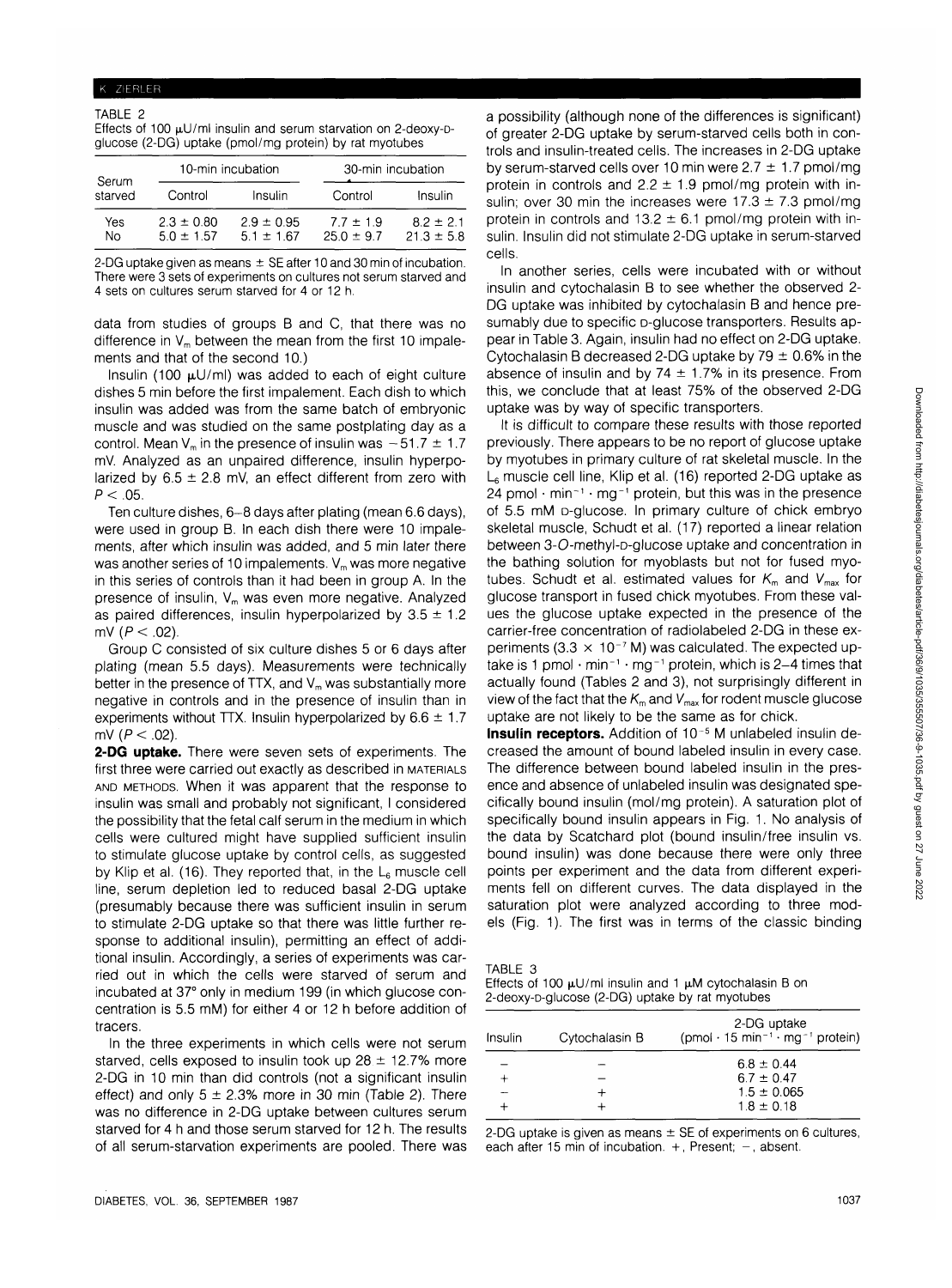## MYOTUBE HYPERPOLARIZATION BY



**FIG. 1. Insulin receptors in rat myotubes. Bound 131l-labeled insulin, corrected for nonspecific binding (fmol/mg cell protein), as a function of the concentration of insulin added to the cells at** time 0 (nM) is plotted on logarithmic scale.  $\bullet$ , **Experimental data ± SEM. Continuous lines indicate upper and lower extremes of values predicted by binding parameters (capacities and**  $K_{\text{D}}$ ) to which the 4 models were fitted. See text **for details of those parameters.**

polynomial with two or three binding sites (18)  $B = N$  (numerator)/D (denominator), where  $N = (K_1F + 2K_1K_2F^2 +$  $3K_1K_2K_3F^3$ )R, D = 1 + K<sub>1</sub>F + K<sub>1</sub>K<sub>2</sub>F<sup>2</sup> + K<sub>1</sub>K<sub>2</sub>K<sub>3</sub>F<sup>3</sup>, B is moles of bound insulin per milligram of protein, F is the concentration of free insulin, R is moles of receptor per milligram protein, and K's are association constants. Second, the data were analyzed as the sum of the two hyperbolic terms used commonly in analysis of nonlinear Scatchard plots (19) B =  $(N_1/D_1) + (N_2/D_2)$ , where  $N_i = K_iFR_i$  and  $D_i =$  $1 + K$ F. Finally, the data were analyzed as a combination of the two. In the last case, there were also two terms of the general form given above for B, but the first term was a function of a  $K_1$  and a  $K_2$  (i.e., the numerator and denominator were second-degree polynomials in F), and the second term was first degree as given above.

The models described by these equations differ. The binding polynomial describes a system in which there is only one species of binding molecule and that molecule has n binding sites. The commonly used sum of two hyperbolic terms describes a system with two species of binding molecules, each with only one binding site. Finally, the mixed model describes a system with two kinds of binding molecules, one with multiple binding sites, the other with just one site. This last model was used because it has been reported that the insulin receptor may have a capacity of  $\sim$  1.5 molecules of insulin per receptor molecule (20), a situation that cannot occur if the insulin receptors are entirely homogeneous with respect to numbers of binding sites.

A number of values of  $K$  and R fitted the data almost equally well. The point of the analysis was not to choose among models; the data are not good enough for that. The point was simply to see if these cells contained insulin receptors at a density associated in other kinds of cells with a biological response.

The two-site polynomial was fitted by either of the following sets of parameters: R =  $1.2 \times 10^{-12}$  mol/mg protein,  $K_{01}$ (dissociation constant, reciprocal of  $K_1$ ) = 3  $\times$  10<sup>-8</sup> M, and  $K_{D2} = 1.15 \times 10^{-6}$  M; R = 2.25  $\times$  10<sup>-13</sup>,  $K_{D1} = 10^{-8}$ , and  $K_{D2} = 4 \times 10^{-9}$ . For this model, binding capacity is 2R. The first set of parameter values describes binding with negative cooperativity; the second set describes binding with positive cooperativity. Addition of a third set did not improve the fit to the data.

Analysis according to the second model, two kinds of insulin-binding molecules, each with only one binding site (sum of two first-degree hyperbolic terms), gave the following, which yielded a fit with about the same residual sum of squares as obtained with the polynomial models. For the high-affinity site these were R =  $5 \times 10^{-13}$  mol/mg protein and  $K_{\text{D}} = 3 \times 10^{-8}$  M; for the low-affinity site these were  $R = 2 \times 10^{-11}$  mol/mg protein and  $K_{D} = 1.15 \times 10^{-6}$  M.

The composite model (two species of insulin-binding molecules, one with two binding sites, the other with one) was fitted almost equally well by several sets of parameters. In one set,  $R_1 = R_2 = 8.7 \times 10^{-13}$  mol/mg protein; for the twosite molecule,  $K_{D1} = 4.8 \times 10^{-8}$  M and  $K_{D2} = 4.8 \times 10^{-6}$ M; for the one-site molecule,  $K_{\text{D}} = 4.8 \times 10^{-8}$  M. In another set,  $R = 1.7 \times 10^{-13}$  mol/mg protein; for the two-site molecule,  $K_{D1} = 3.5 \times 10^{-8}$  M and  $K_{D2} = 2 \times 10^{-9}$  M; for the one-site molecule,  $K_{\text{D}} = 7 \times 10^{-9}$  M. In these cases, total binding capacity is 3R. Of all models tested, the second set of parameters for the composite model gave the smallest residual sum of squares, although not significantly a better fit than any of the other models.

In summary, there were specific insulin receptors. Estimates of their density varied from  $2.25 \times 10^{-13}$  to 1.74  $\times$  10<sup>-12</sup> mol/mg protein. Estimates of  $K_{D}$  for the lowaffinity binding site varied from 35 nM to 5  $\mu$ M, and for the high-affinity site it varied from 2 to 48 nM. These values are within the ranges reported by others and summarized by Klipetal. (21).

## **DISCUSSION**

Skeletal muscle is the largest mass of target tissue for insulin. The density of receptors for insulin on the surface of skeletal muscle cells is relatively small compared with that in some other target cells (21). I studied responsiveness of primary culture of rat hindlimb muscle to insulin. In fused myotubes there are insulin receptors. The amount of specifically bound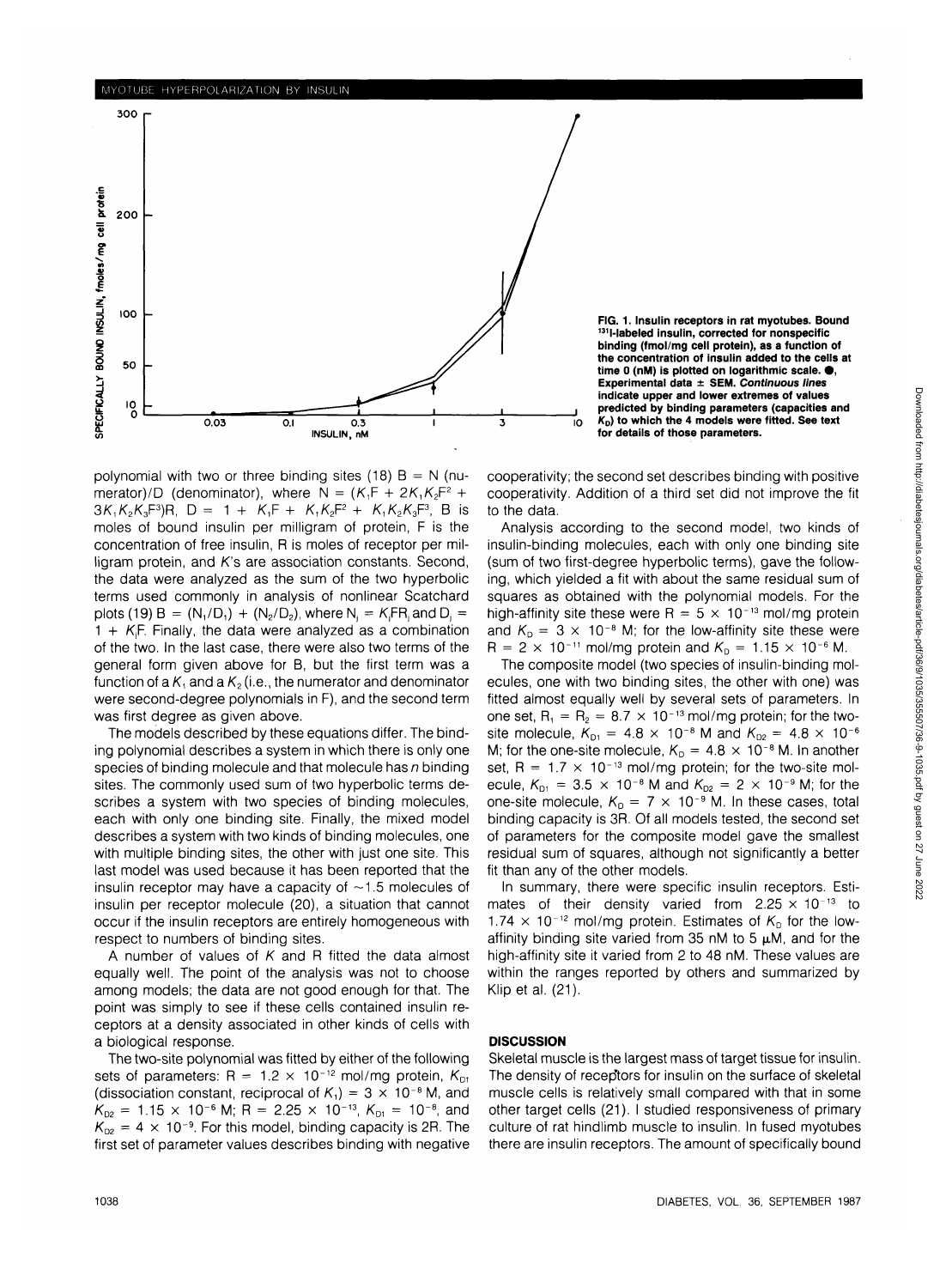## ZIERLER

insulin per milligram of myotube protein at any given concentration of insulin was quite variable, perhaps because the density of receptors and affinity for insulin may change with time [as reported by Klip et al. for  $L_6$  muscle cells (21)] and may vary from culture to culture, and, perhaps for technical reasons simply because the amount of protein was small, may vary from dish to dish and increase with the age of the culture. This variability of bound insulin accommodated analysis according to several models equally well. The range of values of binding parameters extracted from these analyses included values reported by Yu and Gould (22) and Le Marchand-Brustel et al. (23) for isolated soleus muscle and Klip et al. (21) for fused myotubes of  $L_6$  cells.

Insulin exerted an effect on fused myotubes in primary culture. It hyperpolarized them by at least as much as it hyperpolarizes isolated rat caudofemoralis muscle (10). Note, particularly for its implications about mechanisms underlying insulin-induced hyperpolarization, that insulin hyperpolarized even in the presence of TTX at a concentration adequate to abolish spontaneous twitches, an observation first made by Lantz et al. in cultured chick heart cells (24).

In view of the facts that there were insulin receptors and that insulin caused hyperpolarization and the expectation that embryonic cells metabolize glucose, it was surprising to find that insulin did not stimulate transport of 2-DG into fused myotubes. It was also surprising because it has been reported in other kinds of muscle cells in culture, although not in normal mammalian cells in primary culture, that insulin stimulated glucose transport (16,17). The reported responses to insulin were definite but not as impressive as in whole muscle. For chick cells, glucose transport increased by  $\sim$ 70% in response to a large concentration of insulin,  $\sim$ 500 mU/ml. For L<sub>6</sub> cells, glucose transport could be slightly more than doubled, with half-maximum response to insulin at  $\sim$ 7.5 mU/ml. Note that in their successful demonstration of insulin-stimulated glucose transport in  $L_6$  cells, Klip et al. (16) kept the preparation at room temperature, not at 37°. This, plus the fact that we have regularly found insulin-stimulated glucose transport at room temperature in whole muscle excised from rats, suggests that it is unlikely that failure of insulin to stimulate glucose transport in this study was attributable to the fact that cells were held at room temperature rather than at 37°.

Failure of embryonic rat muscle cells in primary culture to respond to insulin with an increase in glucose transport was not due to total absence of specific D-glucose transporters, because there were transporters, which were measured by the decrease in 2-DG transport in the presence of cytochalasin B. If insulin-induced hyperpolarization is a step in the transduction chain between activation of the receptor and stimulation of glucose transport, as has been suggested (25), then failure to find increased glucose transport implies a block in the transduction chain distal to hyperpolarization.

We considered the possibility that there might be a deficiency in the mechanism of recruitment of glucose transporters from the intracellular pool (26). To this end, we carried out a number of experiments based on the glucose transporter cytochalasin B-binding assay of Wardzala et al. (24) and Cushman and Wardzala (25). However, the amount of material was too small to permit separation into plasma membrane and microsomal fractions, and it was too small to give quantitatively reliable estimates of D-glucose-displaceable cytochalasin B binding.

Note that fused myotubes in primary culture of rat hindlimb muscle respond to insulin by hyperpolarizing quantitatively, like normal isolated rat skeletal muscle, but that insulin does not stimulate D-glucose uptake under the conditions of these experiments. When it was first reported that insulin hyperpolarizes rat skeletal muscle, it was specified that the effect was independent of the presence or absence of glucose in the bathing solution (8,9); that is, insulin-induced hyperpolarization was not a consequence of glucose transport or metabolism. The same conclusion can be reached from the observations of insulin action on fused myotubes reported here. Although the results confirm that insulin-induced hyperpolarization does not depend on glucose transport, they do not test the hypothesis that hyperpolarization is a step in the transduction chain leading to insulin-stimulated D-glucose transport.

# **ACKNOWLEDGMENTS**

Special thanks are due Tina Shaffer and Jonathon Vogan for technical assistance.

This study is based on work supported by the National Science Foundation under Grant PCM-8309232.

## **REFERENCES**

- Bolte H-D, Lüderitz B: Einfluss von Insulin auf das Membranpotential bei alimentarem Kaliummangel. Pfluegers Arch 301:354-58, 1968
- De Mello WC: Effect of insulin on the membrane resistance of frog skeletal muscle. Life Sci 6:959-63, 1967
- 3. Flatman JA, Clausen T: Combined effects of adrenaline and insulin on active electrogenic Na<sup>+</sup>-K<sup>+</sup> transport in rat soleus muscle. Nature (Lond) 281:580-81, 1979
- 4. Moore RD, Rabovsky JL: Mechanism of insulin action on resting membrane potential of frog skeletal muscle. Am J Physiol 236:C249-54, 1979
- 5. Otsuka M, Ohtsuki I: Mechanism of muscular paralysis by insulin with particular reference to familial periodic paralysis. Nature (Lond) 207:300- 301, 1965
- Takamori M, Ide Y, Tsujihata M: Pharmacological study on muscle treated with calcium ionophore A23187. J Neurol Sci 50:89-94, 1981
- 7. Zemkova H, Teisinger J, Vyskocil F: The comparison of vanadyl (IV) and insulin-induced hyperpolarization of the mammalian muscle cell. Biochim Biophys Acta 720:405-10, 1982
- 8. Zierler KL: Increase in resting membrane potential of skeletal muscle produced by insulin. Science 126:1067-68, 1957
- Zierler KL: Effect of insulin on membrane potential and potassium content of rat muscle. Am J Physiol 197:515-23, 1959
- 10. Zierler K, Rogus EM: Rapid hyperpolarization of rat skeletal muscle induced by insulin. Biochim Biophys Acta 640:687-92, 1981
- 11. Zierler K, Rogus EM: Hyperpolarization as a mediator of insulin action: increased muscle glucose uptake induced electrically. Am J Physiol 239:E21-29, 1980
- 12. Zierler K, Rogus EM, Scherer RW, Wu F-S: Insulin action on membrane potential and glucose uptake: effect of high potassium. Am J Physiol 249:E17-25, 1985
- 13. YaffeD, Feldman M: The effect of actinomysin Don heart and thigh muscle cells. Dev Biol 9:347-66, 1983
- 14. Bradford MM: A rapid and sensitive method for the quantitation of microgram quantities of protein utilizing the principle of protein-dye binding. Anal Biochem 72:248-54, 1976
- 15. Wardzala LJ, Cushman SW, Salans LB: Mechanism of insulin action on glucose transport in the isolated rat adipose cell. J Biol Chem 253:8002-8005, 1978
- 16. Klip A, Li G, Logan WJ: Induction of sugar uptake response to insulin by serum depletion in fusing myoblasts. Am J Physiol 247:E291-96, 1984
- 17. Schudt C, Gaertner U, Pette D: Insulin action on glucose transport and calcium fluxes in developing muscle cells in vitro. Eur J Biochem 68:103-111, 1976
- 18. Klotz IM: The application of the law of mass action to binding by proteins: interactions with calcium. Arch Biochem Biophys 9:109-17, 1946